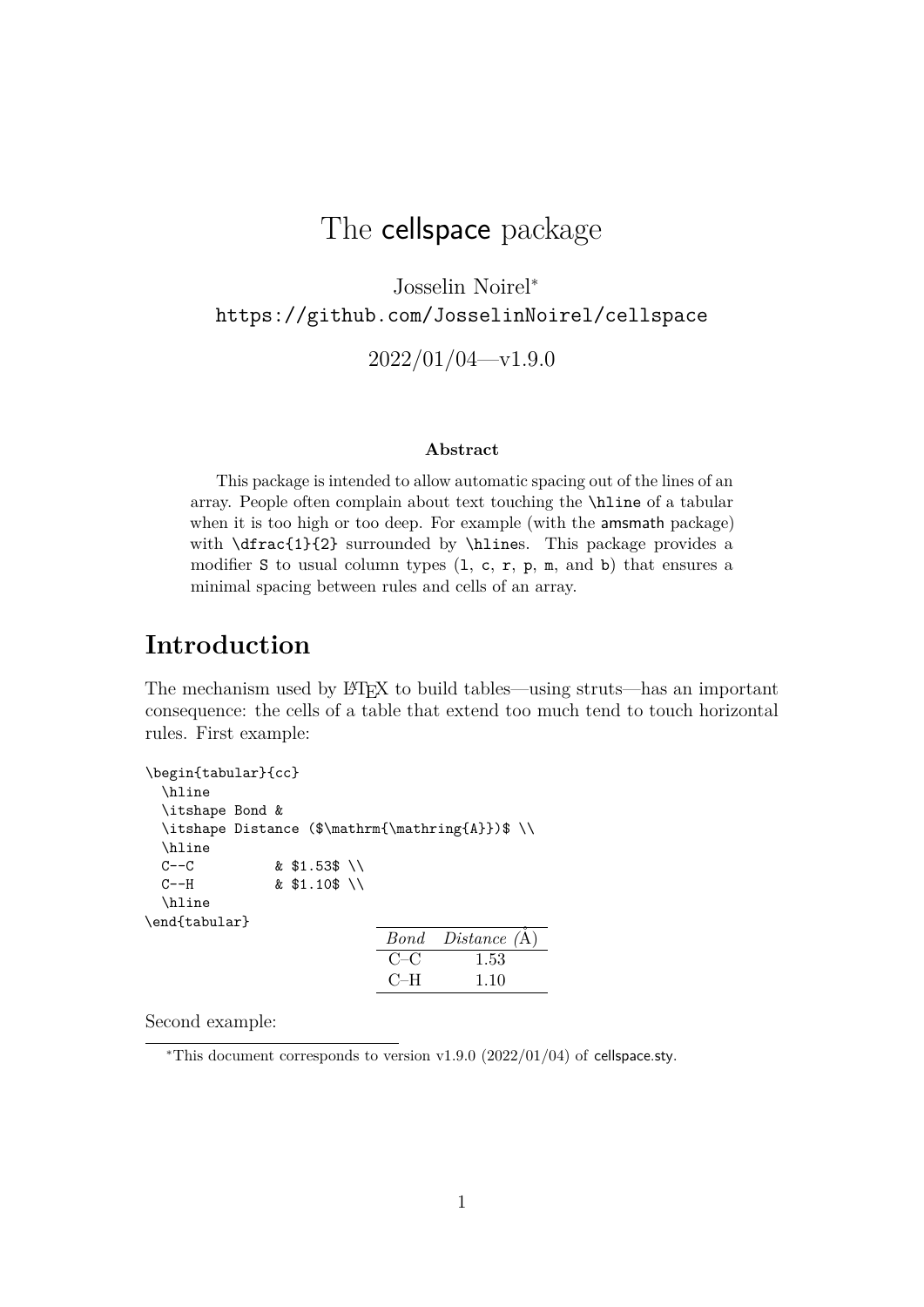```
\begin{tabular}{c}
  \hline
  \itshape Formula \\
  \hline
  $\displaystyle
    e = 1 + \frac{1}{2} + \frac{1}{6} + \cdot \cdot+ \frac{1}{k!} + \cdot \cdot \cdot \cdot \cdot \cdot \cdot \cdot$\displaystyle
    \pi = 4 \left( 1 - \frac{1}{3} + \frac{1}{5} + \cdots \right)+ \frac{(-1)^k}{2 k + 1}+ \cdots \right)$ \\
  \hline
\end{tabular} Formula
                                     e = 1 + \frac{1}{2}\frac{1}{2} + \frac{1}{6}\frac{1}{6} + \cdots + \frac{1}{k}\frac{1}{k!} + \cdots\pi = 4\left(1 - \frac{1}{2}\right)\frac{1}{3} + \frac{1}{5}\frac{1}{5} + \cdots + \frac{(-1)^k}{2k+1}\frac{(-1)^k}{2k+1} + \cdots
```
The classical workarounds  $\lvert \langle \rangle$  and  $\text{}\$  and  $\text{}\$ not very powerful and need fine tuning.

### **How to solve this?**

The cellspace loads several packages to carry out its job: array, ifthen, and calc (along amsmath when the option math is passed to cellspace). It redefines several internals, still not too many ( $\text{Cstartpbox}$  and  $\text{Qendpbox}$ ). By default, the tables will behave as usual. To improve the spacing of your tables, you must change the table preamble and prepend S to the column types l, c, r. The same holds for the paragraph columns p, m, and b, except that they must be surrounded by an extra pair of braces. For instance, the default behaviour of a table beginning with

```
\begin{tabular}{l l l p{3cm}}
```
should be changed into

#### \begin{tabular}{Sl Sl Sl S{p{3cm}}}

The cellspace has two parameters governing the spacing of the cells. The dimension \cellspacetoplimit is the minimal spacing required between the actual text the cell is made up of and the top of the cell (where \hlines may appear), if the spacing is less than this threshold, a space of \cellspacetoplimit is added, otherwise nothing is done. Conversely, at the bottom the dimension \cellspacebottomlimit is the minimal space required between the bottom of the cell and the text itself. This parameters can be changed in the document preamble using \setlength. Together with booktabs, the results look rather good. cellspace may work with other column types (defined through \newcolumntype for instance); it will assume by default that an unknown column is a LR-mode column. Otherwise you have to tell cellspace something like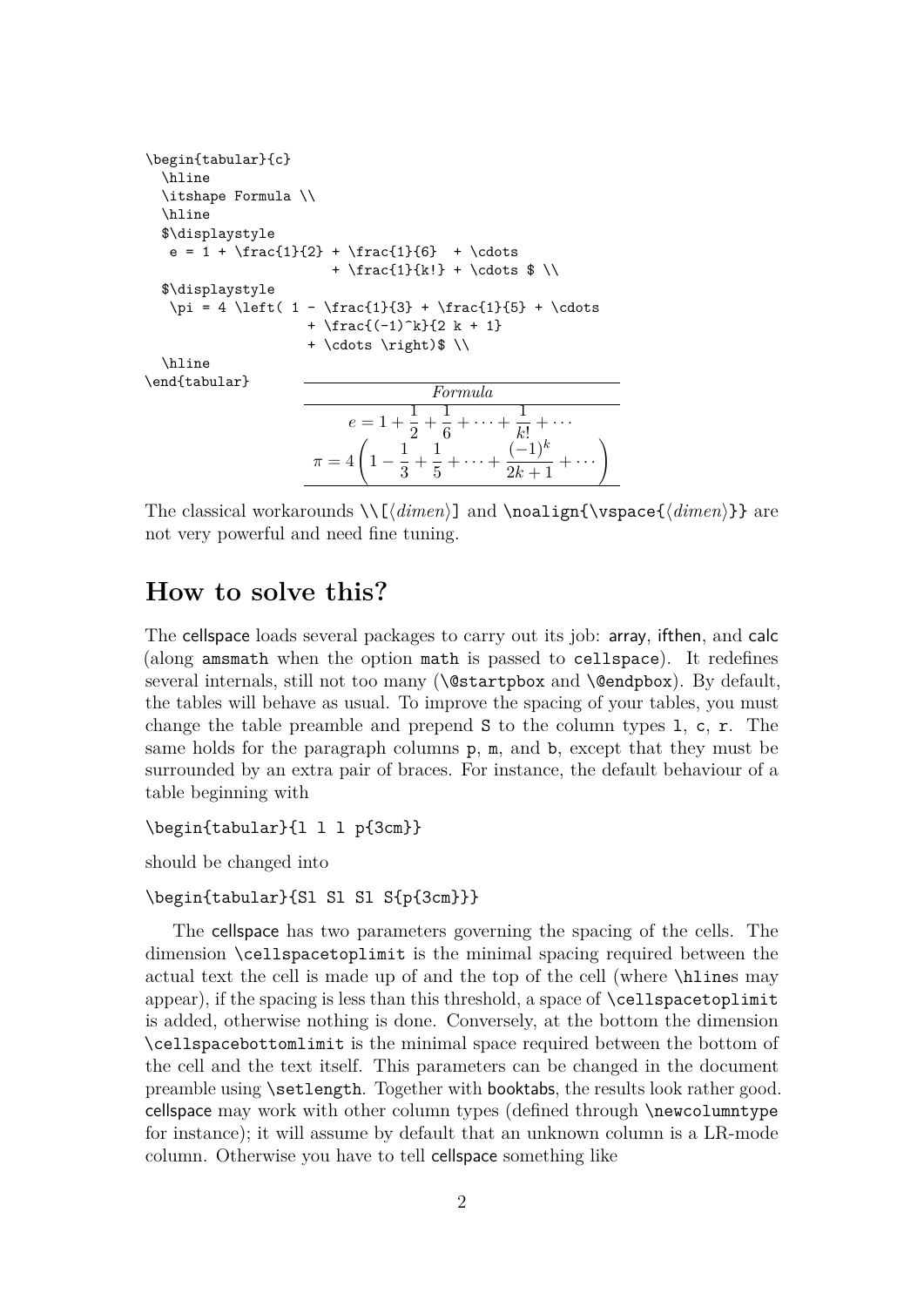#### \addparagraphcolumntypes{X}

(The previous example is needed to make tabularx work with cellspace.)

The following examples use a setting of 2 pt for both top and bottom space limits.

|       | Bond Distance (A) |       | <i>Bond Distance</i> $(\dot{A})$ |
|-------|-------------------|-------|----------------------------------|
| $C-C$ | 1.53              | $C-C$ | 1.53                             |
| $C-H$ | 1.10              | C-H   | 1.10                             |

Some space is added at the top the first row because it doesn't fulfil the condition imposed by the package. Similarly some space is added at the bottom of the first row. It has to be noted, however, that no space is added in other rows because they are far enough from the cell separations.

| Formula                                                                                                                                                 | Formula                                                                                              |
|---------------------------------------------------------------------------------------------------------------------------------------------------------|------------------------------------------------------------------------------------------------------|
| $e =$<br>.<br>$\cdots$<br>ın<br>$\overline{\phantom{a}}$<br>$\pi$<br>$=$<br>$\cdots$<br>$\overline{\phantom{0}}$<br>$\Omega$<br>$\Omega$<br>$\omega$ IV | $e =$<br>$\cdots$<br>ιυ.<br>$=$<br>$\cdots$<br>$\overline{\phantom{0}}$<br>$\Omega$<br>$\Omega$<br>ບ |

Here it can be immediately remarked that the 'Formula' row has the same height in both examples. Only the formula lines are affected. The best layout is obtained with booktabs:

| Formula  | Formula                         |
|----------|---------------------------------|
| $e =$    | $e =$                           |
| .        | $\mathbf{r}$                    |
| ,,,      | $\curvearrowright$              |
| $\pi =$  | 1v.                             |
| $\cdots$ |                                 |
| 2h       | $\pi=4$                         |
| ۔        | $\overline{a}$ + $\overline{z}$ |
| $\Omega$ | $\Omega$                        |

The following example shows that how it works with paragraph columns.

| $\frac{1}{2}$ A A A A A A A A A A | $\frac{1}{2}$ A A A A A A A A A A   |
|-----------------------------------|-------------------------------------|
| $\bar{A}$ A A A A A A A A A A A   | $\bar{\rm A}$ A A A A A A A A A A A |
| A A A A A A A A A A A A           | A A A A A A A A A A A               |
| A A A A A A A A A A A             | A A A A A A A A A A A               |
| AAAAAAAAAAAA                      | AAAAAAAAAAAA                        |
| A A A A A A A A A A A             | $A$ A A A A A A A A A A             |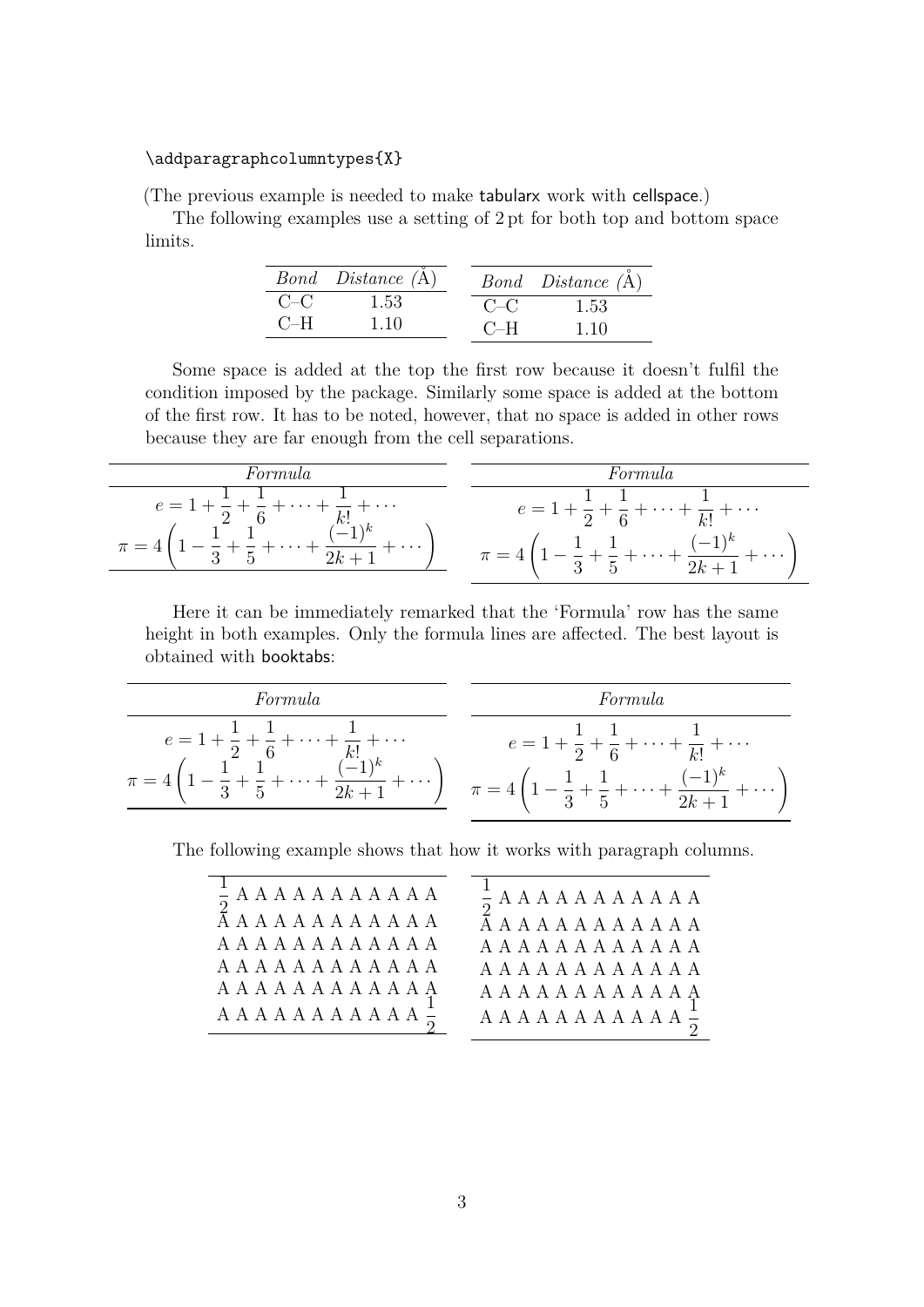### **Matrices**

The package can be loaded with the options nomath (default) and math. The latter does two things: it first loads the amsmath package and then redefines the command that is invoked when one typesets matrices ( $\emptyset$ env@matrix — this improvement was suggested by Bastien Roucaries). The following examples illustrate what happens with (left) or without (right) cellspace's correction in a pmatrix environment.

$$
\text{nomath option } \begin{pmatrix} +\frac{1}{2} & +\frac{1}{3} \\ -\frac{1}{3} & +\frac{1}{2} \end{pmatrix} \qquad \text{math option } \begin{pmatrix} +\frac{1}{2} & +\frac{1}{3} \\ -\frac{1}{3} & +\frac{1}{2} \end{pmatrix}
$$

As a consequence, the amsmath package can be loaded beforehand with other packages (such as empheq or mathtools), were an incompatibility to arise from one's loading it later.

### **Using a different column name**

An other column name than S can be used if S conflicts with the user's own definitions or a package's. A keyval option can be passed to the package to that effect;

```
\usepackage[column=O]{cellspace}
```
can be used to provide cellspace's functionality through the O column modifier instead of the S column modifier.

# **Bugs and limitations**

This package hasn't been heavily tested, so there may be plenty of bugs. As usual, bugs will certainly arise in complicated situations because tables can become very complicated (for instance, this package hasn't been designed with nested tables into mind). In simple cases however, it should work nicely. The package loads array ensuring a peaceful collaboration with each other. Other packages of special interest haven't been tested:  $t$ abular $x^1$  and longtable in particular.

|    | <b>BBBBBBBB</b>                                                                                       |
|----|-------------------------------------------------------------------------------------------------------|
| AA |                                                                                                       |
|    | A A A $A = \frac{1}{2}B B B B B B B B B B B B B B B B B B B B B B B B B B B B B B$<br>$B$ B B $B$ $-$ |

 $1<sup>1</sup>A$  one minute test seems to indicate that it works provided tabularx is loaded after cellspace. The example on this page illustrates this. A thirty second test indicates that cellspace works correctly with longtable as long as only LR-mode columns are concerned.